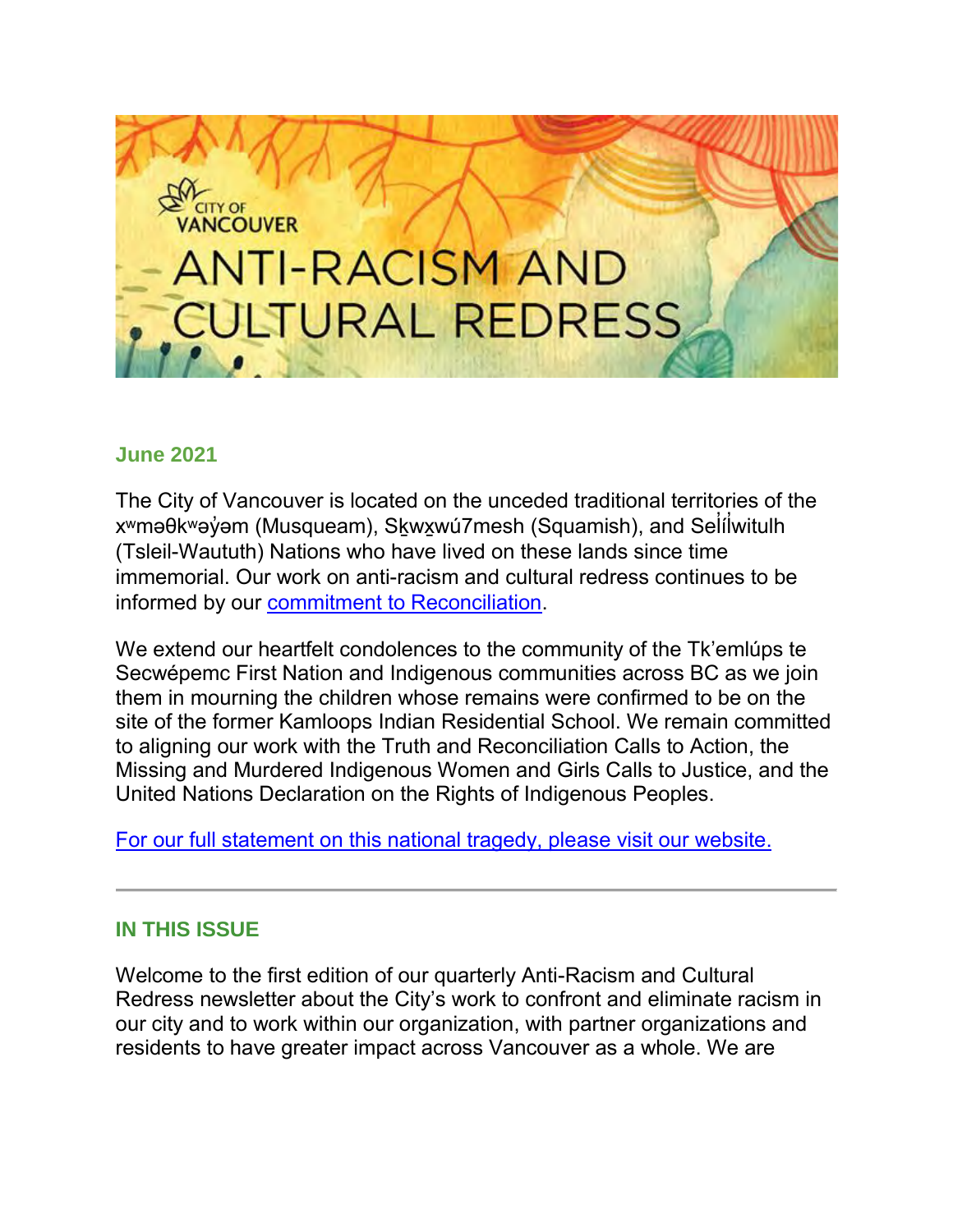grateful and humbled to do this work in service of all Vancouver residents and alongside communities most impacted by systemic racism.

Our anti-racism and cultural redress work that shapes policy and programs, and impacts Vancouver residents is being led by the Arts, Culture and Community Services Department through the Social Policy team, alongside and on behalf of Vancouver residents.

Internally, the Equity Office is leading the development of an organizational plan and approach to institutional and culture change that enables us to attract, welcome and fully support employees that represent the diversity of the communities we serve. The Equity Office also works with departments to integrate and strengthen an equity and justice lens in our delivery of services to the public.

Here are highlights of the our latest anti-racism actions:

- National Indigenous Peoples Month
- COVID-19 racist incident response
- Response to Ontario hate crime and Anti-racism resources
- Hiring of Black and African Diaspora Communities Anti-Racism and Cultural Redress Planner
- Access Without Fear policy
- Komagata Maru apology

This newsletter will provide a short update on topics we are working on. For a [more details please visit our website.](https://vancouver.ca/people-programs/anti-racism.aspx)

## **National Indigenous History Month and National Indigenous Peoples Day**

June is National Indigenous History month and today, June 21, is National Indigenous Peoples Day, an official day to recognize and celebrate the culture and contributions of First Nations, Inuit and Métis communities in Canada. In June and throughout the year, we give thanks to the x<sup>w</sup>məθk<sup>w</sup>əy̓əm (Musqueam), Skwxwú7mesh (Squamish), and səlilwəta?ł (Tsleil-Waututh) peoples who have inhabited and stewarded these lands since time immemorial. We also recognize the contributions of urban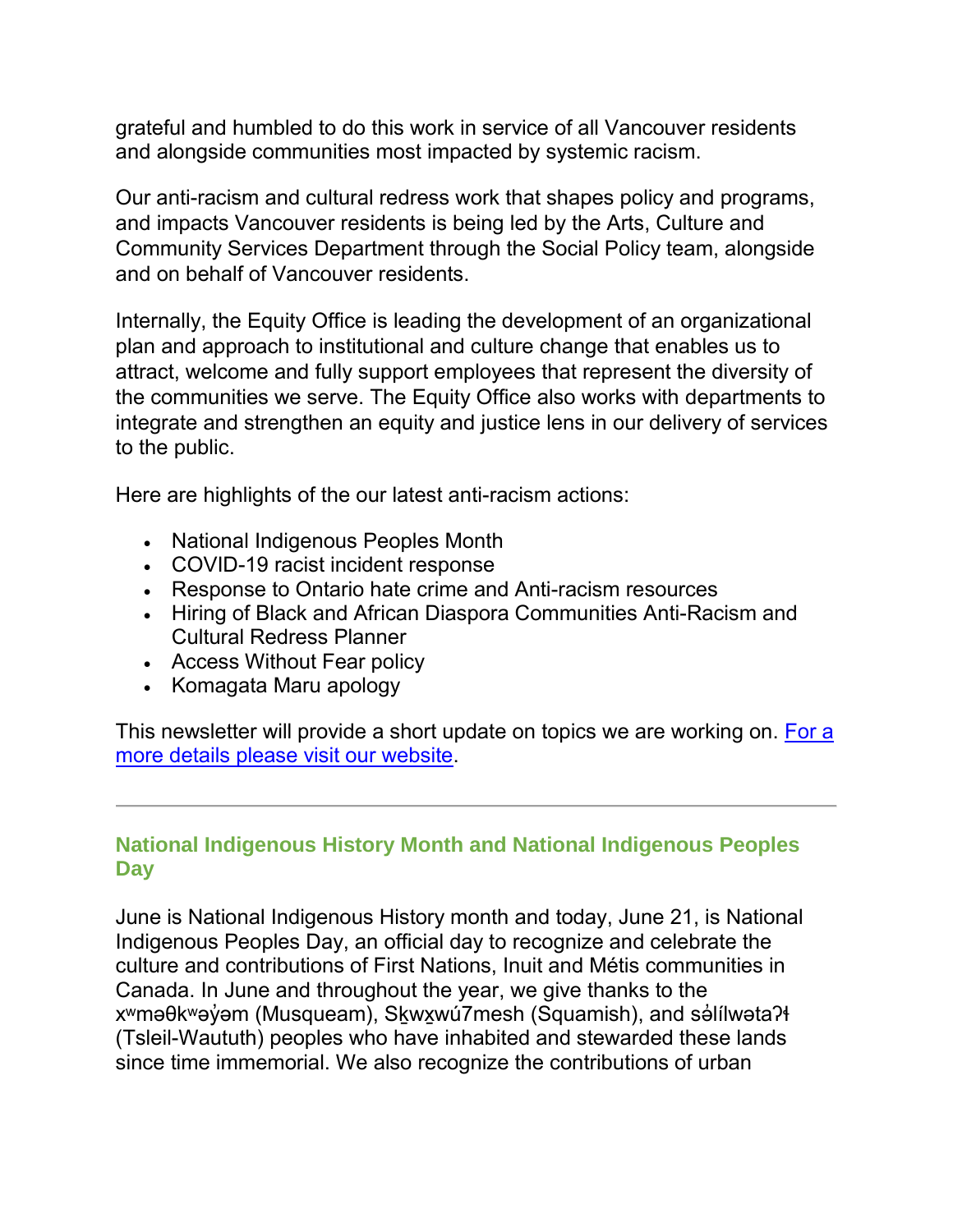Indigenous community members and the profound ways that Indigenous peoples have contributed to the city's rich culture and vibrant communities.

We invite the public to recognize National Indigenous Peoples Day and the Downtown Eastside by joining Carnegie Community Centre and UBC Learning Exchange's online event. The event will feature both livestreamed and pre-recorded performances from Carnegie's own lexwst'i:lem drum group, Children of Takaya dancers, and more. Details about performances and how to access the accompanying online learning kit will be available on [Carnegie's National Indigenous Peoples Day Facebook event.](https://m.facebook.com/events/954620868342609?acontext=%7B%22action_history%22%3A%22%5b%7B%5C%22surface%5C%22%3A%5C%22page%5C%22%2C%5C%22mechanism%5C%22%3A%5C%22main_list%5C%22%2C%5C%22extra_data%5C%22%3A%5b%5d%7D%5d%22%7D&aref=0&ref=page_internal)

We also urge you to [visit our website to read the final reports on Missing and](https://vancouver.ca/people-programs/anti-racism-updates.aspx)  [Murdered Indigenous Women and Girls](https://vancouver.ca/people-programs/anti-racism-updates.aspx) and the Truth and Reconciliation [Commission,](https://vancouver.ca/people-programs/anti-racism-updates.aspx) and familiarize yourself and act on the Calls to Justice and Actions for all Canadians as a part of your learning and action on Reconciliation.

#### **COVID-19 racist incident response**

We are deeply saddened and angered by the 717% increase of anti-Asian hate crimes reported to the VPD in 2020. Estimates suggest that over 90% of racist incidents remain unreported.

Follow the links below to read our two statements on anti-Asian racisms:

- [City speaks out against anti-Asian racism and violence](https://vancouver.ca/news-calendar/city-speaks-out-against-anti-asian-racism-and-violence.aspx)
- [No place for hate in Vancouver: City responds to anti-Asian hate](https://vancouver.ca/news-calendar/no-place-for-hate-in-vancouver-city-responds-to-anti-asian-hate-crimes-and-findings-of-bloomberg-report.aspx)  [crimes and findings of Bloomberg report](https://vancouver.ca/news-calendar/no-place-for-hate-in-vancouver-city-responds-to-anti-asian-hate-crimes-and-findings-of-bloomberg-report.aspx)

We understand that current systems were built and grew from historic foundations of anti-Indigenous, anti-Black and anti-Asian discrimination. We know that stereotypes, bias, and prejudice lead to violent incidents that affect our whole community. We must name and address these incidents and their impact to reduce further violence and harm. We commit to improving our own response to hate and racist incidents involving City staff, services, and programs.

As part of this work, we are hosting focused conversations with community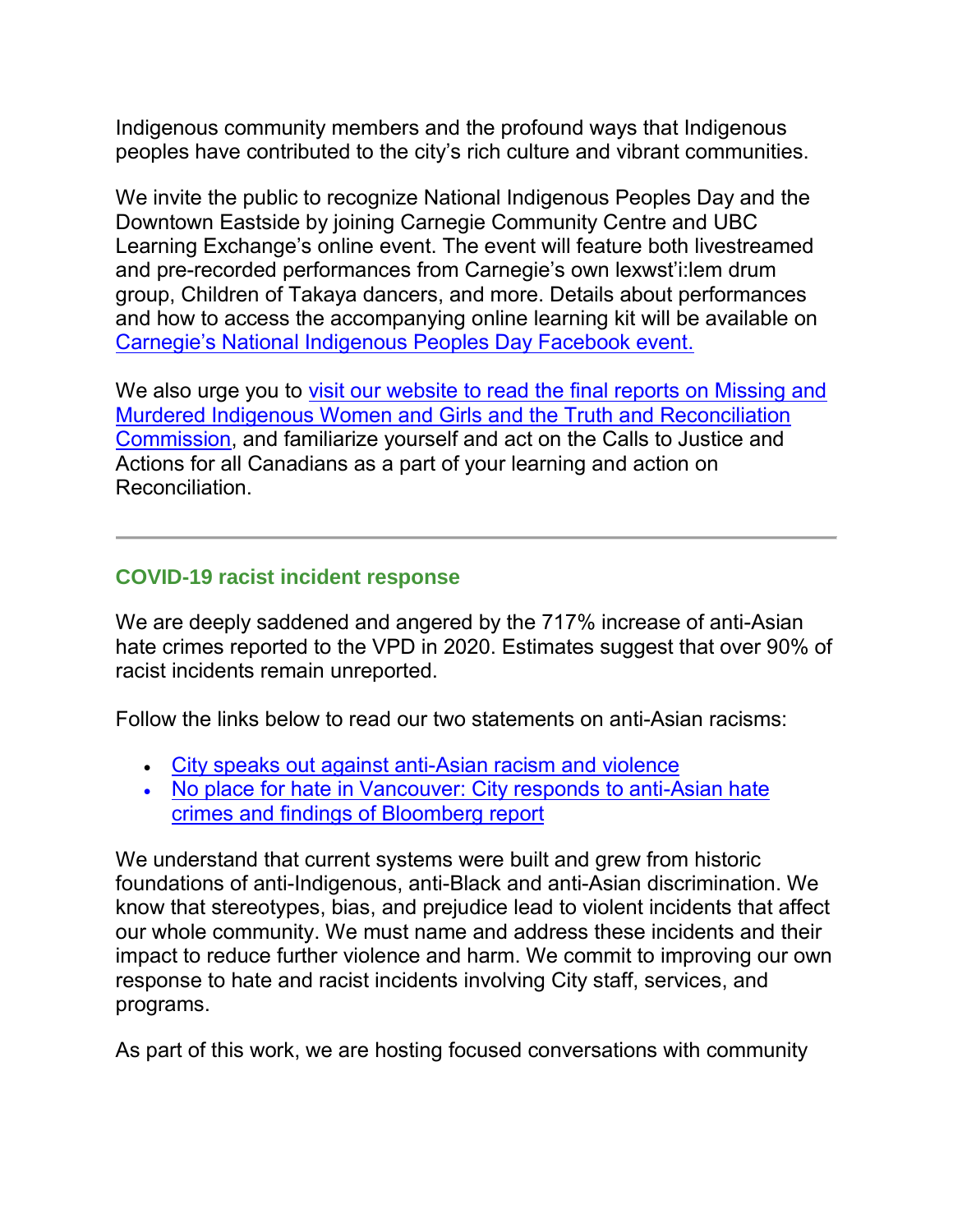leaders and City Advisory Committees to build on what the community has already told us:

- Racist incidents are interpersonal, systemic, and institutional in nature
- Victims/targets of racist incidents are further targeted and/or isolated when they come forward
- There are limited resources to support those who are targeted directly and impacted indirectly
- There is limited understanding about what to do when someone experiences and/or witnesses a racist incident;
- There are limited redress mechanisms for those who are victimized/targeted by racism
- There is limited understanding about who to follow up with when a racist incident occurs
- There is limited accountability for perpetrators/victimizers

These discussions will clarify priorities for the City in moving forward with action and we invite partners to engage with us in addressing racism in our city.

Do you have experience reporting a racist incident? We would like to hear your feedback. [Complete our COVID-19 Anti-Racism Response Plan survey.](https://survey.vancouver.ca/s3/COVID-19-Anti-Racism-Response-Plan)

#### **Response to Ontario hate crime and Anti-racism resources**

We are once again standing with community in condemning Islamophobia, violence and hate, in the strongest of terms following the attack that killed four members of a Muslim family in London, Ontario.

We stand united in our grief and in our support for Muslims everywhere. We know that racist and hate incidents rarely occur without prior stigmatization and attempts to dehumanize targeted groups.

Visibly Muslim people, and many other marginalized groups, often experience more subtle forms of hatred just walking down the street. All of us who see that happen have a role to play when it comes to addressing Islamophobia and all forms of hate, racism, and discrimination. Learn more about how you can help address racism when you see it with our bystander [intervention guide.](https://vancouver.ca/files/cov/bystander-intervention-guide.pdf)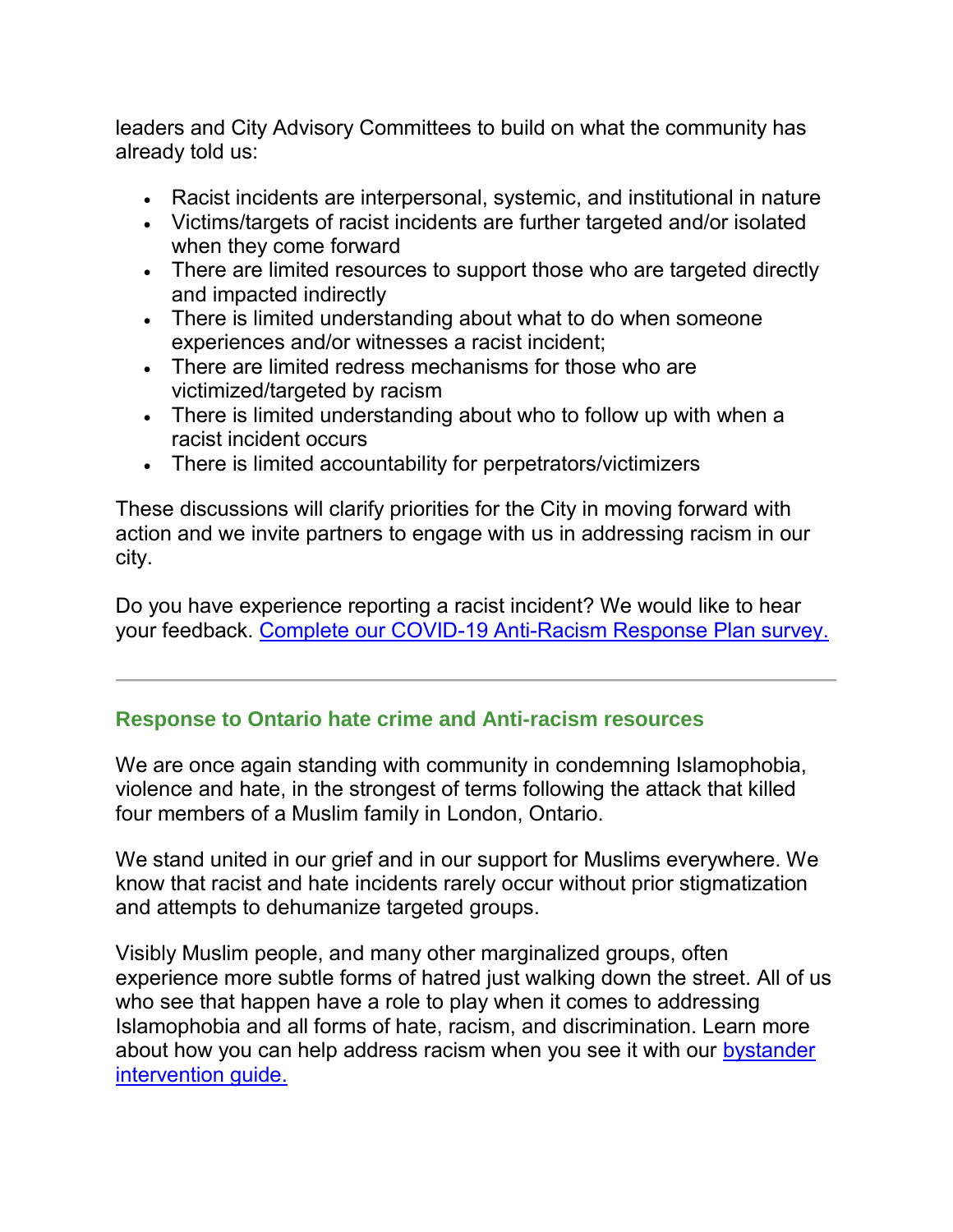We have also put together a preliminary list of resources to support you if you have experienced or witnessed a racist or hate incident. [Follow this link to](https://vancouver.ca/people-programs/anti-racism.aspx#reporting)  [view anti-racism resources.](https://vancouver.ca/people-programs/anti-racism.aspx#reporting)

#### **Hiring of Black and African Diaspora Communities Anti-Racism and Cultural Redress Planner to create an anti-Black racism action plan**

We are thrilled to announce that Joy Walcott-Francis joined the City in May as the Black and African Diaspora Communities Anti-Racism and Cultural Redress Planner.

In addition to a Doctorate of Philosophy in Gender, Sexuality and Women's Studies from SFU, Joy brings over 10 years of experience in advancing initiatives related to anti-racism, discrimination, equity, diversity, and inclusion.

Joy will work with community partners and across departments to lead the creation of an Anti-Black racism plan and recommendations to Mayor and Council.

## **Access without fear policy**

We're currently developing the guidelines to help us and our partners, including you, implement the Access Without Fear policy internally and externally. This policy has the objective of supporting access to City services by Vancouver residents with uncertain or no immigration status.

[Read the full Access Without Fear policy PDF file \(59 KB\)](https://policy.vancouver.ca/COUN003.pdf)

There will be opportunities to engage City partners in the roll-out of this important work. Email [equity@vancouver.ca](mailto:equity@vancouver.ca) if you are interested in being involved in this work**.**

#### **Komagata Maru apology**